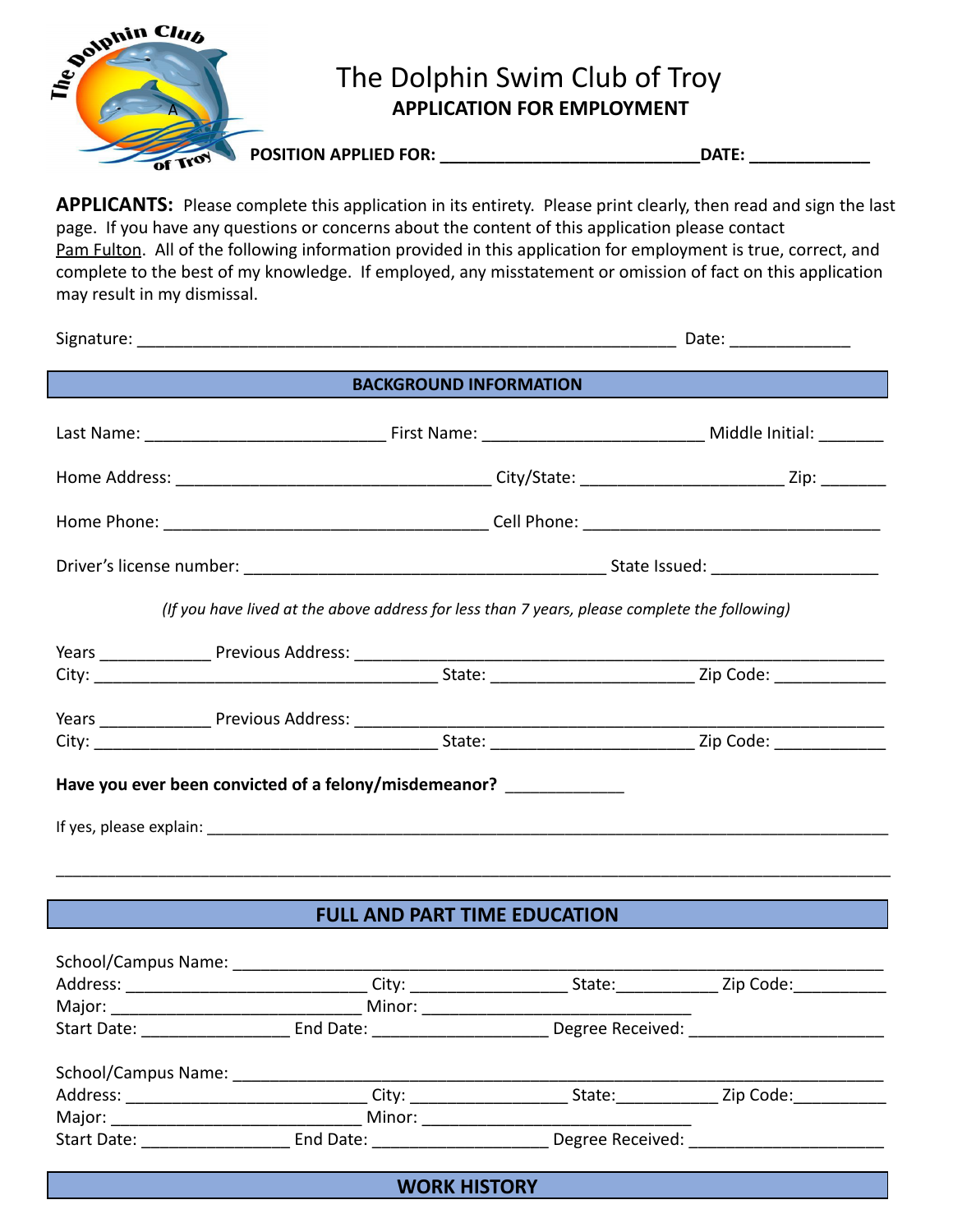| May we contact? Yes/No |
|------------------------|
|                        |
|                        |
|                        |
|                        |
|                        |
| May we contact? Yes/No |
|                        |
|                        |

## **RELEASE AUTHORIZATION**

In connection with my application for employment, I understand that several consumer reports may be requested and may include information as to my character, work habits, credit, academic credential verification, job performance, experience, and reasons for termination. Further, I understand that you may be requesting information concerning my workers' compensation claims, motor vehicle operations history and criminal history from various private and public sources along with other public records that are available.

## I HEREBY AUTHORIZE AND RELASE FROM ALL LIABILITY, WITHOUT RESERVATION, THE DOLPHIN SWIM CLUB OF TROY PREMIER **EMPLOYMENT SCREENING SERVICES AND ANY LAW ENFORCEMENT AGENCY, ADMINSTRATOR, STATE/FEDERAL AGENCY, INSTITUTION, INFORMATION SERVICE BUREAU, EMPLOYER, EMPLOYEE, INSURANCE COMPANY OR PERSONAS GATHERING OR FURNINISHG THE ABOVE INFORMATION.**

I further acknowledge that a telephone facsimile (fax) or photographic copy of this release will be a s valid as the original. According to the Fair Credit Reporting Act, I am entitled to know if employment will be and is ultimately denied because of information obtained by my prospective employer from a consumer reporting agency. If so, I will be so advised by this employer and be given the name of the agency or source of information.

Maiden/Previous Name(s): \_\_\_\_\_\_\_\_\_\_\_\_\_\_\_\_\_\_\_\_\_\_\_\_\_\_\_\_\_\_\_\_\_\_\_\_\_\_\_\_\_\_\_\_\_\_\_\_\_\_\_\_\_\_\_\_\_\_\_\_\_\_\_\_\_\_

**(The age discrimination act in the employment act 1967 Prohibits discrimination in employment base on age)5**

Date of Birth \_\_\_\_\_\_\_\_\_\_\_\_\_\_\_\_\_\_\_\_\_\_\_\_\_\_\_\_\_\_\_\_\_\_\_ Social Security Number: \_\_\_/ \_\_\_/ \_\_\_

**APPLICANT SIGNATURE: \_\_\_\_\_\_\_\_\_\_\_\_\_\_\_\_\_\_\_\_\_\_\_\_\_\_\_\_\_\_\_\_\_\_\_\_\_\_\_\_\_\_\_ TODAY'S DATE: \_\_\_\_\_\_\_\_\_\_\_\_\_**